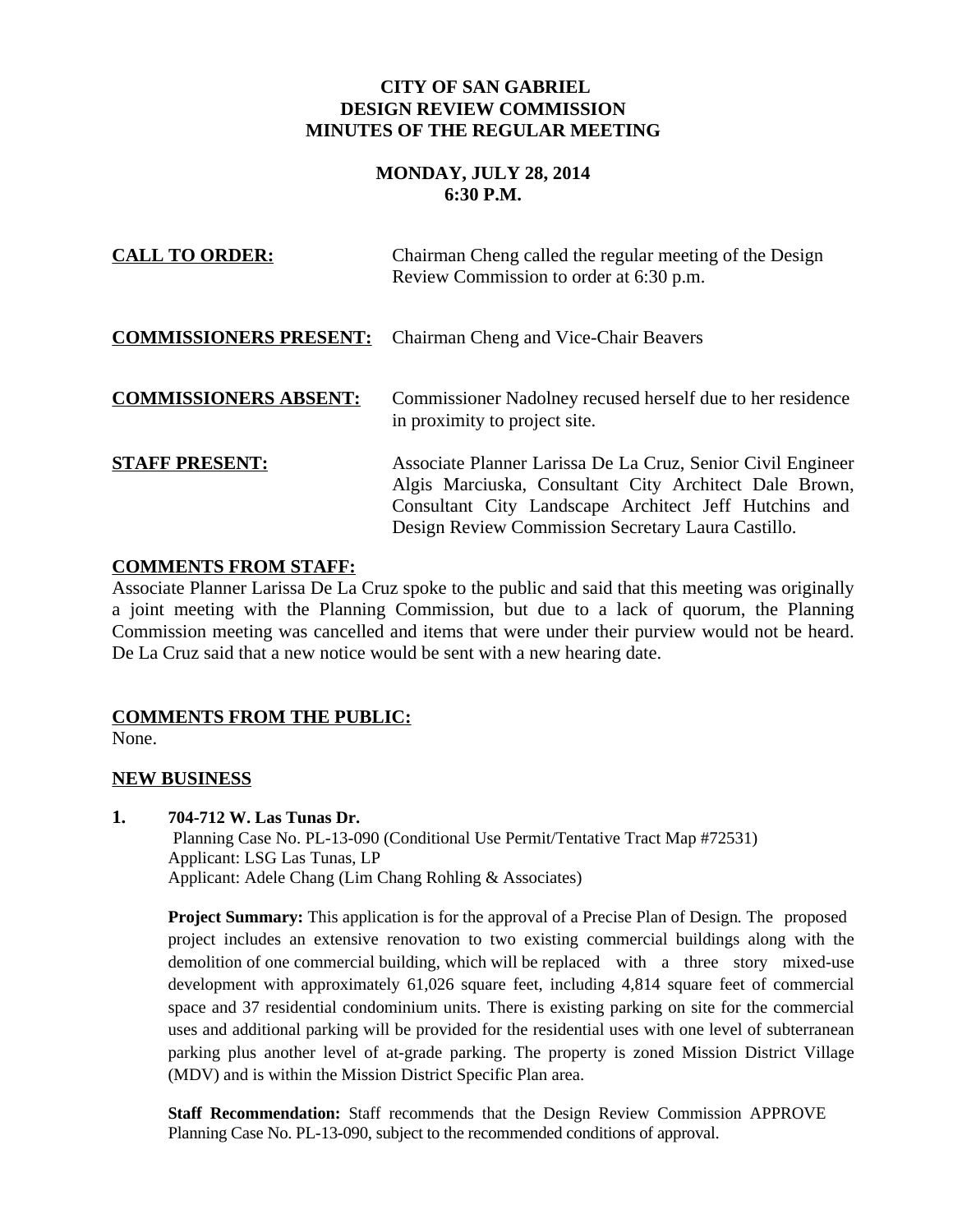#### **DRC RESPONSE:**

This report was presented by Associate Planner Larissa De La Cruz.

The project Architect, Adele Chang presented the project to the Commission and discussed the overall approach and design.

The public art artist, Sonia Romero presented a slide presentation on various types of her artwork for the Commission's consideration. Although there were a few small concerns with some of the concepts, the Commission praised her work and indicated that she would need to work with the staff on refining the proposed art piece. The public art piece would need to reviewed again by the DRC.

The DRC previewed the proposed project and commended the whole team including the firm and design staff on the beautiful work and the high quality design and details. They made several suggestions that would further enhance the project.

Vice-Chair Beavers recommended that the landscape plans be revised to reflect a Mediterranean style palette.

The Commission asked that the master sign program be revised to place limitations and establish criteria for size and type of fonts used for future tenants.

Chairman Cheng asked if the storefront tiles would change. The Project Architect Adele Cheng confirmed that the tiles would be changed to reflect the new Las Tunas Cactus tile motif.

Vice-Chair Beavers asked if the plaza had a name already. Architect Adele Cheng confirmed the name to be "Mission View Plaza".

#### **DRC ACTION:**

The Commission was pleased with the project and Chairman Cheng made a motion to APPROVE the precise plan of design subject to the recommended conditions of approval and contingent on the approval by the Planning Commission of the Conditional Use Permit and the Tentative Tract Map. Along with the following conditions:

- The landscape plan be redesigned and modify the plant pallet to include more Mediterranean plant selections and drought tolerant plants along with the comments indicated by the City's Landscape Architect;
- The master sign program be modified and brought back to the Design Review Commission;
- The Public Art component be brought back with further details to the Design Review Commission; and
- The project team work with City staff to refine some of the design details and bring the project to the Planning Commission.

Vice-Chair Beavers seconded the motion.